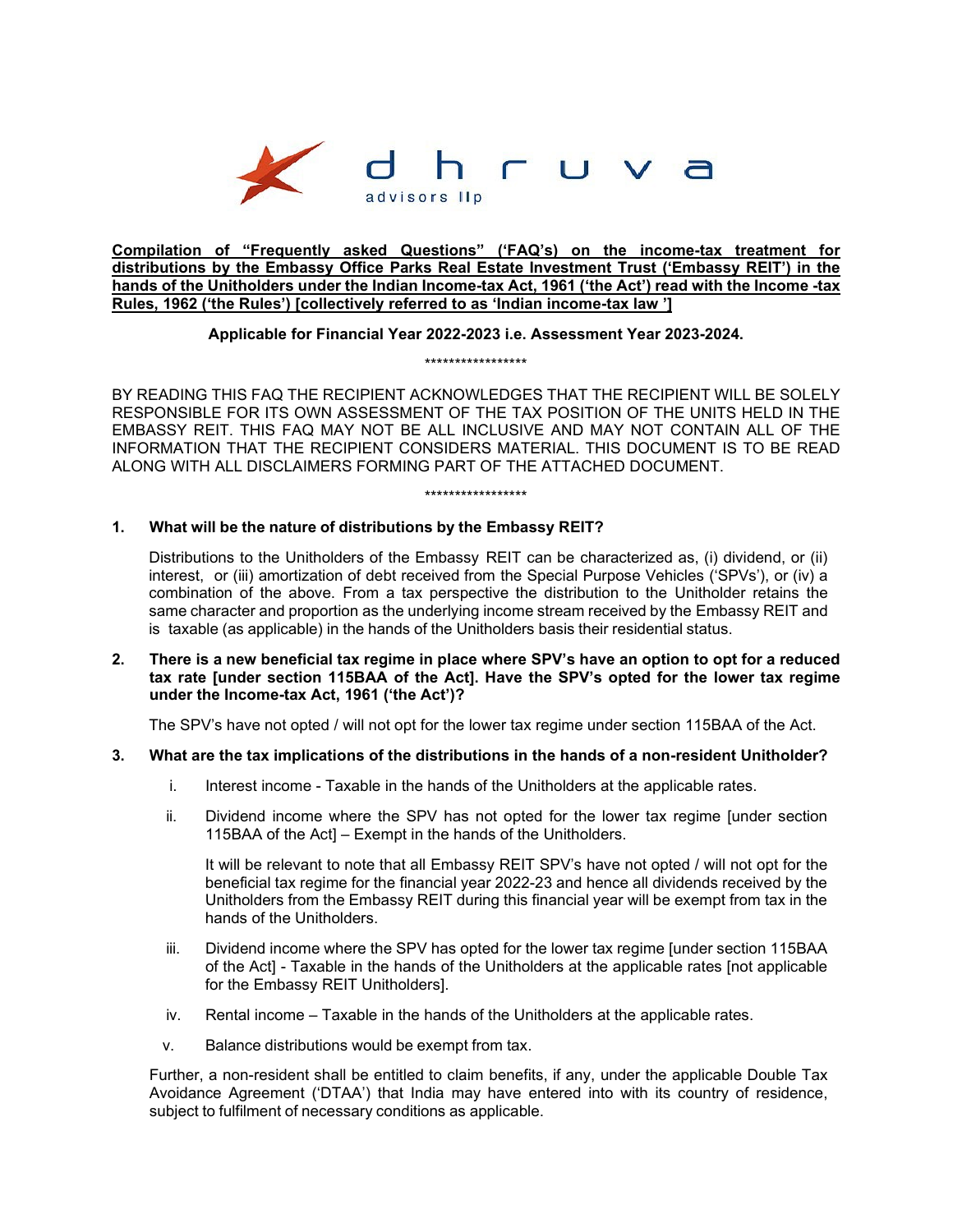

#### **4. What are the tax implications of the distributions in the hands of a resident Unitholder?**

- i. At tax rates applicable to the resident, to the extent that the distribution takes the character of either interest or rental income.
- ii. Dividend income where the SPV has not opted for the lower tax regime [under section 115BAA of the Act] – Exempt in the hands of the Unitholders.

It will be relevant to note that all Embassy REIT SPV's have not opted / will not opt for the beneficial tax regime for the financial year 2022-23 and hence all dividends received by the Unitholders from the Embassy REIT during this financial year will be exempt from tax in the hands of the Unitholders.

- iii. Dividend income where the SPV has opted for the lower tax regime [under section 115BAA of the Act] - Taxable in the hands of the Unitholders [not applicable for the Embassy REIT Unitholders].
- iv. Balance distributions would be exempt from tax.

#### **5. What will be the taxes deductible for different categories of investors in case the distribution is in the form of interest as envisaged under section 115UA of the Act?**

Tax will be deducted under the provisions of section 194LBA of Indian income-tax law by the Embassy REIT on distribution of interest income to its Unitholders. The category-wise applicable rate of tax deduction is summarised in *Annexure 1*.

**6. What will be the taxes deductible for different categories of investors in case the distribution is in the form of dividend as envisaged under section 115UA of the Act?**

No tax is deductible on dividends paid by the Embassy REIT to the Unitholders as per the provisions of section 194LBA of the Act [given the fact that the SPV's of the Embassy REIT have not opted / will not opt for the beneficial tax regime for the financial year 2022-23].

**7. What will be the taxes deductible for different categories of investors in case the distribution is in the form of amortization of debt received by the Embassy REIT from the Special Purpose Vehicles?**

No tax is deductible on amortisation of debt paid by the Embassy REIT to the Unitholders.

**8. What is amortization of debt received from the SPVs? In case the distribution is in the form of amortization of debt received from SPVs by the Embassy REIT, whether such amount received by the investor would need to be reduced from the cost of acquisition of the units in the hands of the investor?**

Proceeds from amortisation of debt received from SPV refers to repayment of loans by SPVs to Embassy REIT.

Section 48 of the Act reads as follows:

*"The income chargeable under the head "Capital gains" shall be computed, by deducting from the full value of the consideration received or accruing as a result of the transfer of the capital asset the following amounts, namely :—*

*(i) expenditure incurred wholly and exclusively in connection with such transfer;*

*(ii)the cost of acquisition of the asset and the cost of any improvement thereto:"*

Section 48 of the Act does not for provide for any adjustment on account of amount received from the business trust as amortization of loan from SPV. Therefore, no deduction from the cost of acquisition of the units held by the investor is warranted.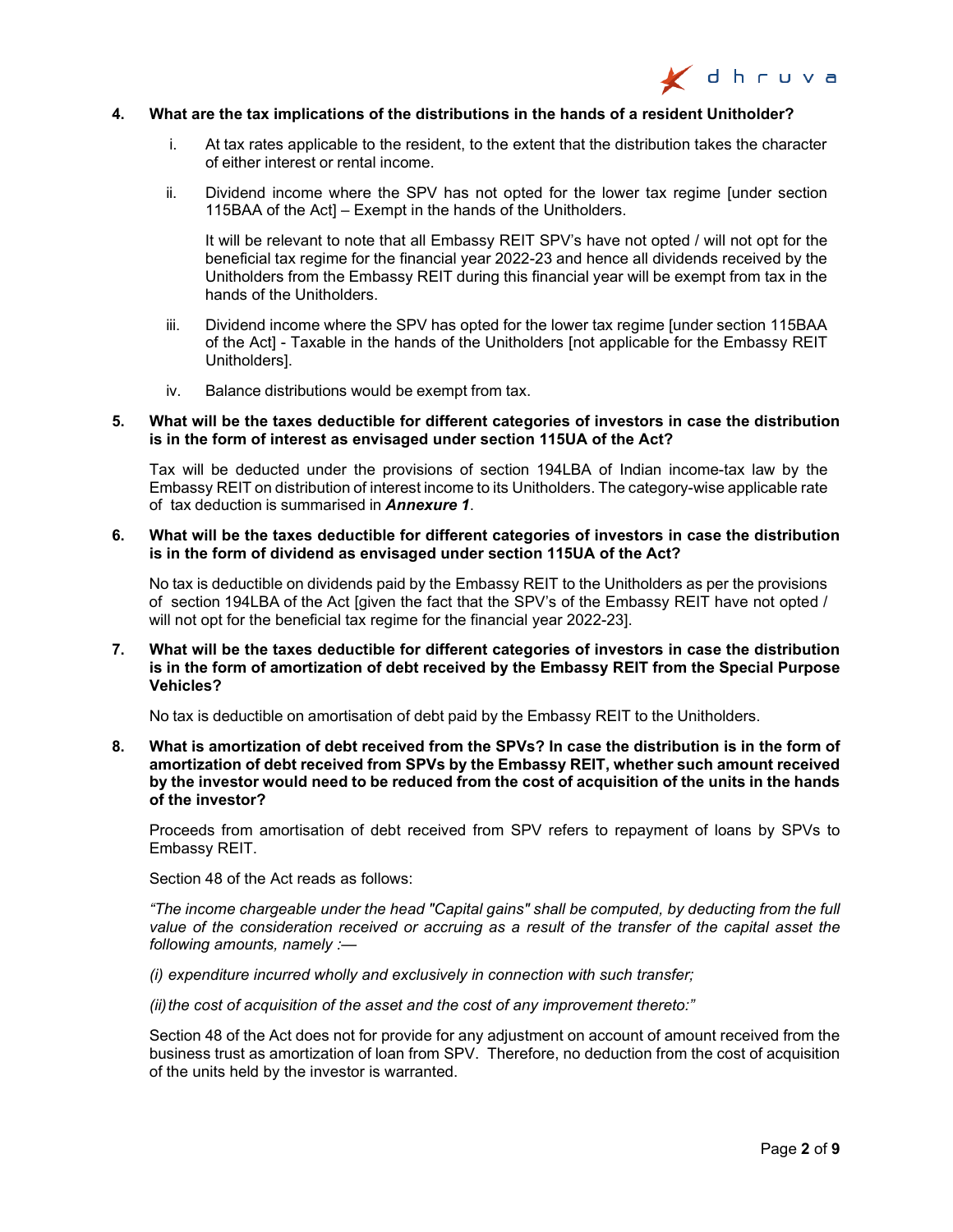

#### **9. What is taxability on sale of units of the Embassy REIT?**

The units of the Embassy REIT shall be regarded as long-term capital assets if the same are held for a period of more than 3 years. If held for a period of less than 3 years, then such units will be regarded as short-term capital assets.

In case the Embassy REIT units are held as a capital asset by the Unitholder, gains arising on sale of the Embassy REIT units will be liable to tax as under:

i. Long-term capital gains exceeding INR 1 lakh on sale of units held for more than 36 months

– 10% (plus applicable surcharge and cess) as per section 112A of the Act; and

ii. Short-term capital gains on sale of units held for up to 36 months – 15% (plus applicable surcharge and cess) as per section 111A of the Act.

The above rates of taxes are applicable on the basis that the transfer of Embassy REIT units have been subjected to Securities Transaction Tax ('STT'). Additionally, non-resident Unitholders may seek to claim a lower rate of tax on the above income, under an applicable DTAA that India may have entered in to with its country of residence subject to fulfilment of necessary conditions as applicable.

Where the Unitholder is a domestic company, the capital gains earned as above will be subject to Minimum Alternate Tax ('MAT'), under section 115JB of the Act (if applicable). However, MAT paid, if any, by such companies should be available as credit which can be set-off against future incometax liability of such company for a period of up to 15 years as per section 115JAA of the Act.

In case the units are held as stock in trade by the investor, gains on sale of such units of the Embassy REIT by the Unitholder would be taxable as business income. The implications under MAT would be same as above.

## **10. When will TDS certificates be issued to the Unitholders?**

The TDS certificates in Form 16A shall be issued to the Unitholders on quarterly basis in accordance with the timelines prescribed under Indian income-tax law. The Embassy REIT will issue the TDS certificates based on the following indicative timeline:

| <b>Quarter</b>      | <b>Actual payment of</b><br>distribution       | <b>Timeline for issue of TDS</b><br>certificates |
|---------------------|------------------------------------------------|--------------------------------------------------|
| April to June       | On or before August 31                         | On or before 15 November                         |
| July to September   | On or before November 30                       | On or before 15 February                         |
| October to December | On or before February 28/29<br>(as applicable) | On or before 15 June                             |
| January to March    | On or before May 31                            | On or before 15 August                           |

## **11. How can Unitholder claim the TDS certificate in case not received?**

The TDS certificates are sent to the email id of the Unitholders registered with CDSL/ NSDL. In case not received, email can be sent to the below e-mail address:

[distribution.reit@embassyofficeparks.com](mailto:distribution.reit@embassyofficeparks.com)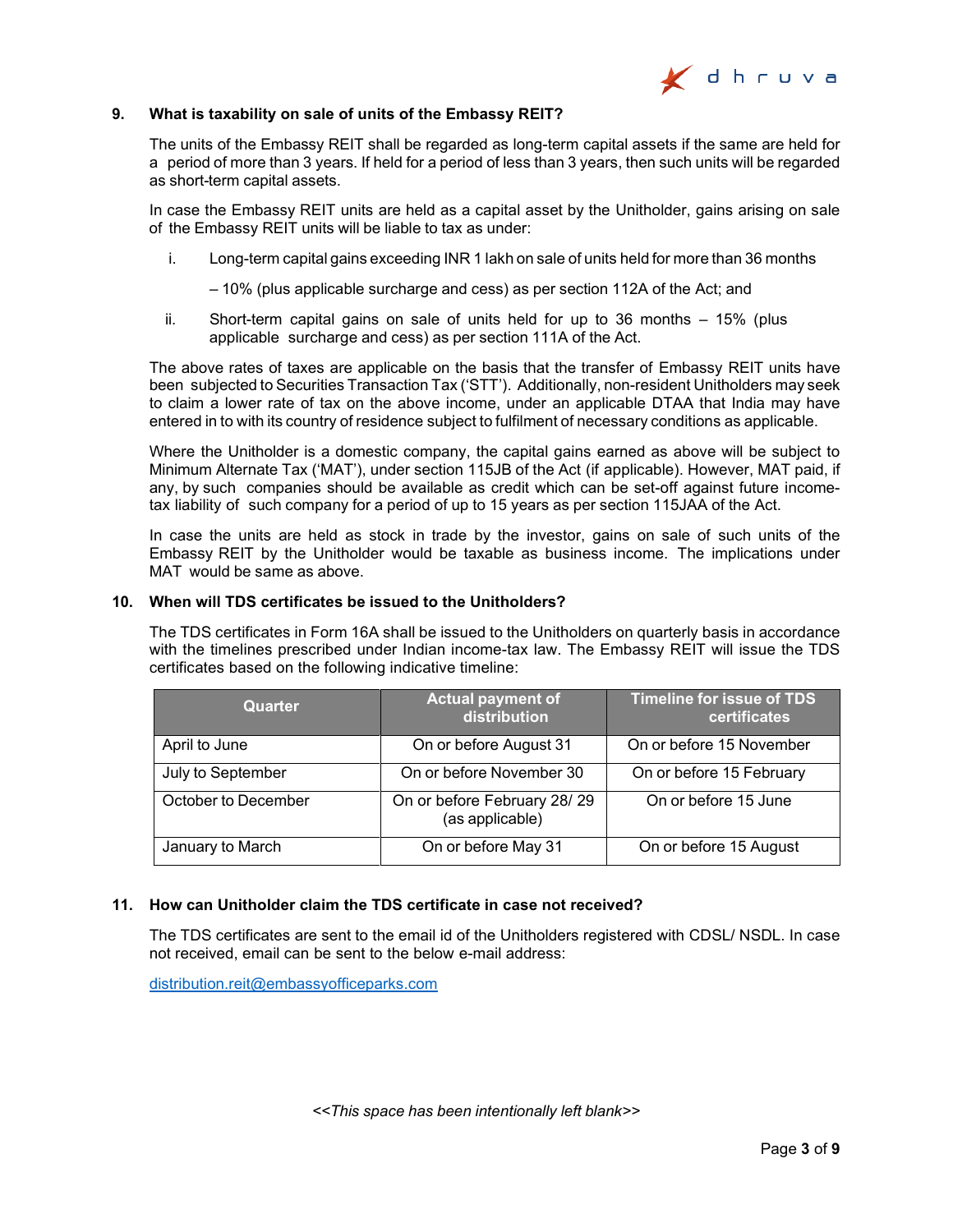

#### **12. By when should we furnish the income declaration form for the withholding of taxes?**

If a non-resident Unitholder opts to submit an income declaration, the following aspects will need to be kept in mind:

- Generally, only one income declaration needs to be filed for each financial year under consideration. However, if there is any change in the income estimates of the non-resident in the subsequent quarters, the non-resident may re-submit a revised income declaration within the timelines prescribed below:
- In case a revised income declaration is given by a Unitholder, the revised income declaration would replace the former declaration and taxes would be withheld accordingly;
- Any short deduction arising on account of change in income estimates (by virtue of the revised declaration) would be made good in the subsequent quarter. However, any excess deduction will not be refunded, and the Unitholder will have to file a return of income and claim a refund for the same; and
- Any such declaration in respect of income and withholding implications arising therefrom is at the sole responsibility and risk of the said Unitholder.

| For distribution of quarter | <b>Timeline for submitting</b><br>income-declarations |
|-----------------------------|-------------------------------------------------------|
| January to March            | On or before 10 May                                   |
| April to June               | On or before 31 July                                  |
| July to September           | On or before 31 October                               |
| October to December         | On or before 31 January                               |

The income declaration can be furnished basis the following time-lines:

The duly filled in income declaration form must be sent to the below e-mail address: [distribution.reit@embassyofficeparks.com](mailto:distribution.reit@embassyofficeparks.com)

#### **13. How does the Finance Act, 2022 impact the Unitholders?**

Please note that the direct tax amendments announced in the Finance Act 2022 do not have any impact on the tax implications of the distributions in the hands of the Unitholders as discussed above.

Date of Publication: April 30, 2022

For Investor Relations: [distribution.reit@embassyofficeparks.com](mailto:distribution.reit@embassyofficeparks.com)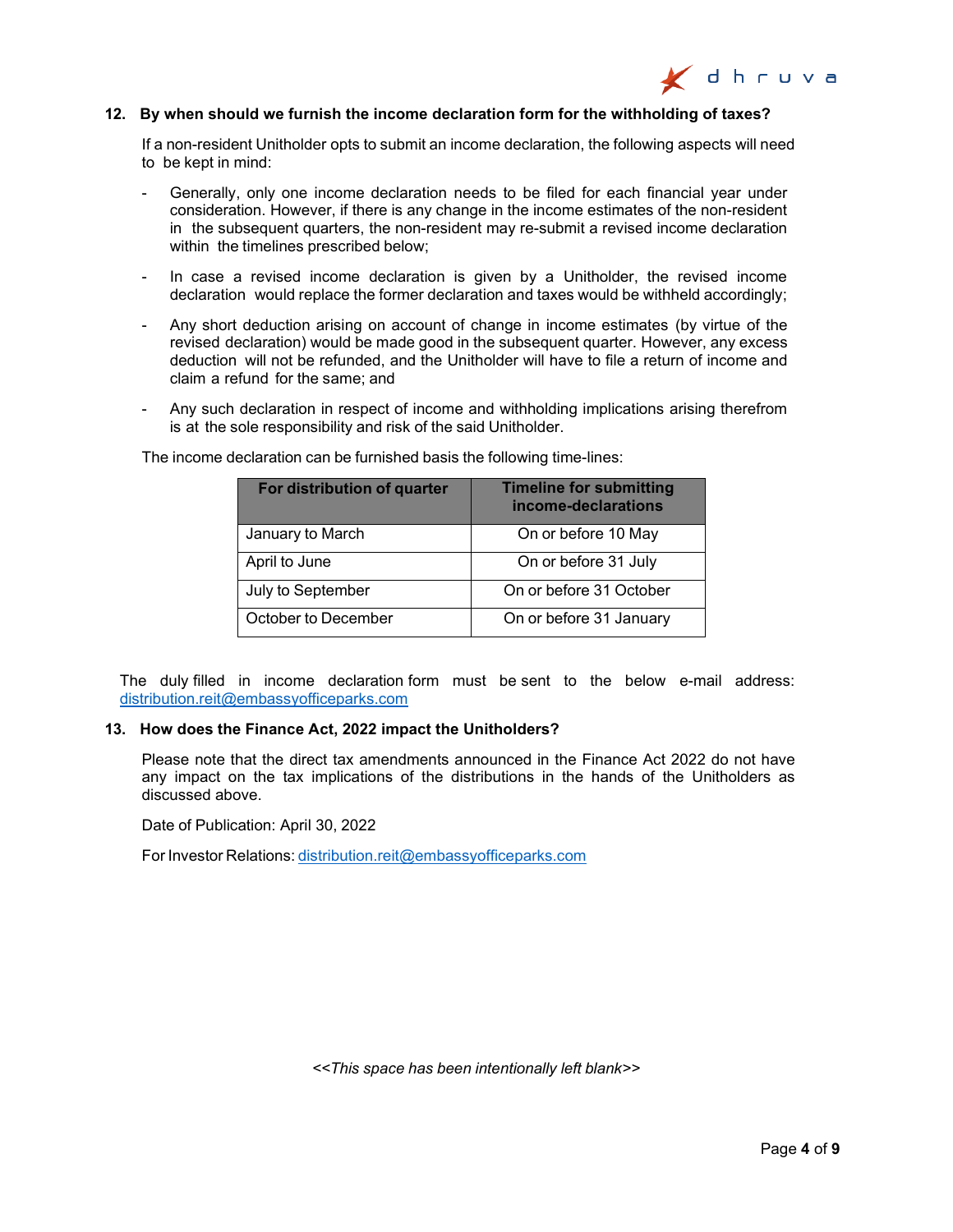

#### *Annexure 1*

### **Tax withholding rates on distributions made by the Embassy REIT to various Unitholders on income-streams characterized as interest income in terms of section 115UA of Indian income-tax law.**

The withholding tax provisions in case of income distributions by the Embassy REIT under<br>section 194LBA are summarised below. These rates will apply for summarised below. These rates will apply for Financial Year 2022-23 relevant to Assessment Year 2023-24.

Reliance will be made on the BENPOS data with respect to details of the residential status of the unitholder (i.e., resident or non-resident) and the status of the unitholder (i.e., individual, corporate, Trust etc.).

*Please note that non-resident investors may provide a declaration of income for a particular financial year as per Annexure 2 attached herewith so that taxes may be withheld appropriately. As you will note from the below table, the rate of surcharge varies depending upon the aggregate income of a non-resident taxpayer. In case no declaration is made, taxes would be deducted at the highest applicable rate.*

| <b>Category of Unitholder</b>                                                                                                                                                                                                                                                                                                                                                                                                                                                                                                                                                                                                                                                                | <b>Withholding tax</b><br>rates in case of<br>'Tax Resident'<br>for the period<br>April 1, 2022 to<br>March 31, 2023 |
|----------------------------------------------------------------------------------------------------------------------------------------------------------------------------------------------------------------------------------------------------------------------------------------------------------------------------------------------------------------------------------------------------------------------------------------------------------------------------------------------------------------------------------------------------------------------------------------------------------------------------------------------------------------------------------------------|----------------------------------------------------------------------------------------------------------------------|
| Individuals                                                                                                                                                                                                                                                                                                                                                                                                                                                                                                                                                                                                                                                                                  | 10%                                                                                                                  |
| Trust / Association of Persons / Body of individuals                                                                                                                                                                                                                                                                                                                                                                                                                                                                                                                                                                                                                                         | 10%                                                                                                                  |
| Hindu Undivided Family/ Firm / Limited liability partnership                                                                                                                                                                                                                                                                                                                                                                                                                                                                                                                                                                                                                                 | 10%                                                                                                                  |
| Alternate Investment Fund ('AIF') - Category I and II<br>Central Government vide CBDT notification No.51/2015 dated 25th June<br>2015 has granted TDS exemption on all incomes other than business profits<br>received by Category I and II AIFs.                                                                                                                                                                                                                                                                                                                                                                                                                                            | $0\%$                                                                                                                |
| Alternate Investment Fund - Category III                                                                                                                                                                                                                                                                                                                                                                                                                                                                                                                                                                                                                                                     | 10%                                                                                                                  |
| Mutual Fund<br>Under section 10(23D) of the Act, any income earned by a Mutual Fund<br>registered under the SEBI Act, 1992, or a Mutual Fund set up by a public<br>sector bank or a public financial institution, or a Mutual Fund authorized by<br>the Reserve Bank of India would be exempt from income-tax, subject to<br>such conditions as the Central Government may by notification in the<br>Official Gazette specify in this behalf. Further, section 196 provides that tax<br>is not required to be deducted for any sum payable, being in the nature of<br>interest or dividend in respect of any securities owned by mutual funds<br>specified under section 10(23D) of the Act] | $0\%$                                                                                                                |
| Company                                                                                                                                                                                                                                                                                                                                                                                                                                                                                                                                                                                                                                                                                      | 10%                                                                                                                  |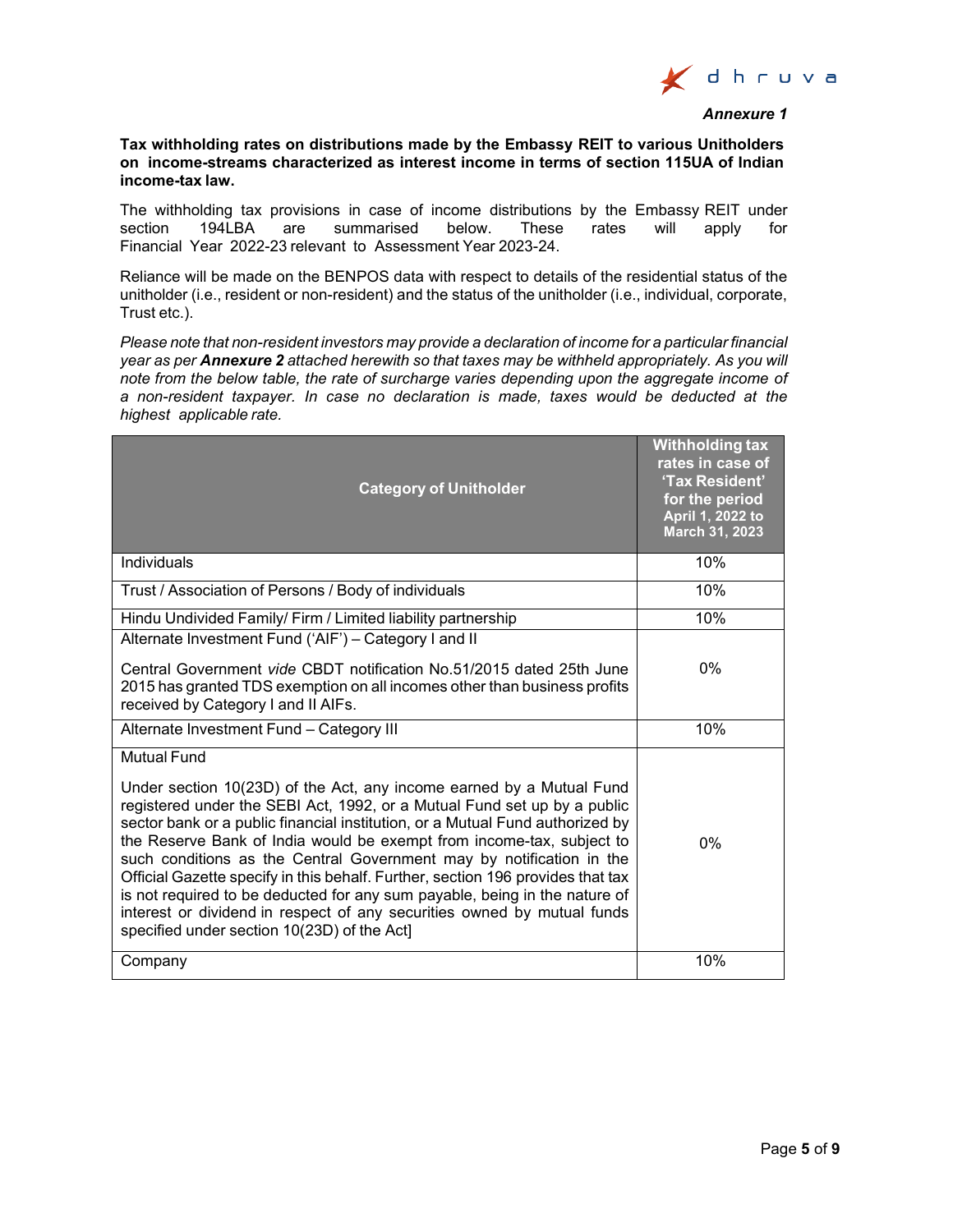

| <b>Category of</b><br><b>Unitholder (Non-</b><br>residents)                                                                                         | Where the income or the aggregate of such<br>incomes paid or likely to be paid and<br>subject to tax deduction | <b>Effective tax rate</b><br>(inclusive of<br>surcharge &<br>education cess)<br>in case of 'Non-<br><b>Residents'</b> |
|-----------------------------------------------------------------------------------------------------------------------------------------------------|----------------------------------------------------------------------------------------------------------------|-----------------------------------------------------------------------------------------------------------------------|
|                                                                                                                                                     | - is below fifty lakh rupees                                                                                   | 5.20%                                                                                                                 |
| Individuals, trusts,<br>body of individuals,<br>association of<br>persons etc.                                                                      | - exceeds fifty lakh rupees does not exceed one<br>crore rupees                                                | 5.72%                                                                                                                 |
|                                                                                                                                                     | - exceeds one crore rupees but does not exceed<br>two crore rupees                                             | 5.98%                                                                                                                 |
|                                                                                                                                                     | - exceeds two crore rupees but does not exceed<br>five crore rupees                                            | 6.50%                                                                                                                 |
|                                                                                                                                                     | - exceeds five crore rupees                                                                                    | 7.124%                                                                                                                |
| Foreign<br>Portfolio<br>Investor ('FPI')/<br>Foreign<br>Institutional<br>Investor ('FII')<br>setup as a<br>Trust or an<br>Association of<br>Persons | - is below fifty lakh rupees                                                                                   | 5.20%                                                                                                                 |
|                                                                                                                                                     | - exceeds fifty lakh rupees does not exceed one<br>crore rupees                                                | 5.72%                                                                                                                 |
|                                                                                                                                                     | - exceeds one crore rupees but does not exceed<br>two crore rupees                                             | 5.98%                                                                                                                 |
|                                                                                                                                                     | - exceeds two crore rupees but does not exceed<br>five crore rupees                                            | 6.50%                                                                                                                 |
|                                                                                                                                                     | - exceeds five crore rupees                                                                                    | 7.124%                                                                                                                |
| Foreign<br>firm/                                                                                                                                    | - is below one crore rupees                                                                                    | 5.20%                                                                                                                 |
| Foreign limited<br>liability partnership                                                                                                            | - exceeds one crores rupees                                                                                    | 5.824%                                                                                                                |
|                                                                                                                                                     | - is below one crore rupees                                                                                    | 5.20%                                                                                                                 |
| Foreign<br>company                                                                                                                                  | - exceeds one crore rupees but does not exceed<br>10 crores                                                    | 5.304%                                                                                                                |
|                                                                                                                                                     | - exceeds 10 crores                                                                                            | 5.46%                                                                                                                 |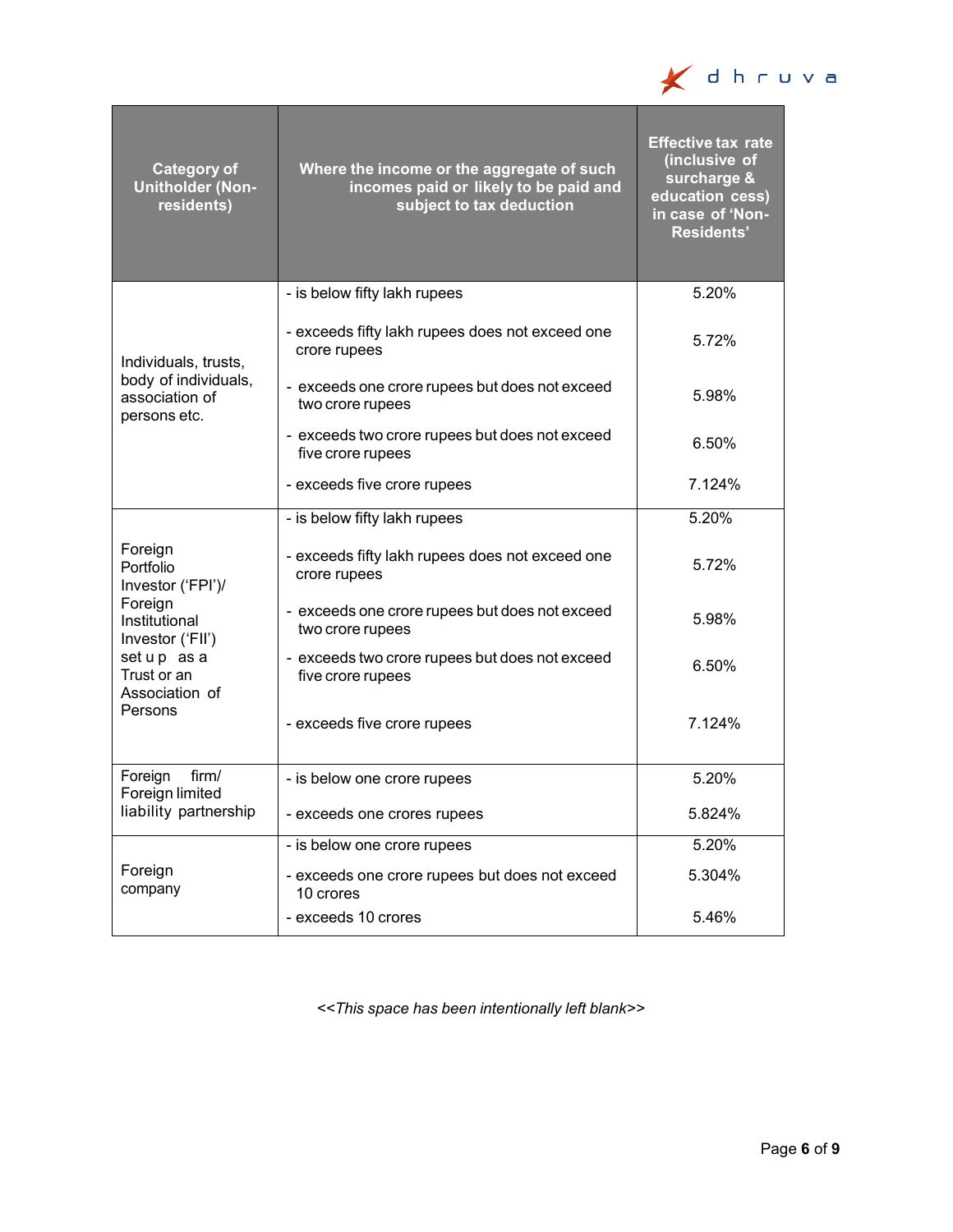

# *Annexure 2*

# **Income declaration by non-residents for withholding of taxes**

| SI.<br><b>No</b> | <b>Particulars</b>                                                                                                            | <b>Comments</b> |
|------------------|-------------------------------------------------------------------------------------------------------------------------------|-----------------|
| 1 <sub>1</sub>   | Name of the Assessee                                                                                                          |                 |
| 2.               | Status (Corporate, Trust, individual etc.)                                                                                    |                 |
| 3.               | Permanent Account Number of the<br>Assessee, if available                                                                     |                 |
| 4.               | Tax Identification Number issued by the<br>country of tax residence                                                           |                 |
| 5.               | Financial Year ('FY') for which the<br>declaration is being made                                                              | 2022-23         |
| 6.               | Whether this is the first declaration being<br>made for the financial year in question<br>(please provide Yes/No answer only) |                 |
| 7 <sub>1</sub>   | Residential Status for FY 2022-23                                                                                             |                 |
| 8.               | Country of residence for FY 2022-23                                                                                           |                 |
| 9.               | Copy of the Tax Residency<br>Certificate if available                                                                         |                 |
| 10.              | Address in respect of country of<br>residence                                                                                 |                 |
| 11.              | <b>E-Mail Address</b>                                                                                                         |                 |
| 12.              | <b>Phone Number</b>                                                                                                           |                 |
| 13.              | Estimated total income for FY 2022-23 in<br><b>Indian Rupees</b>                                                              |                 |

Signature of the Declarant

Designation (if applicable)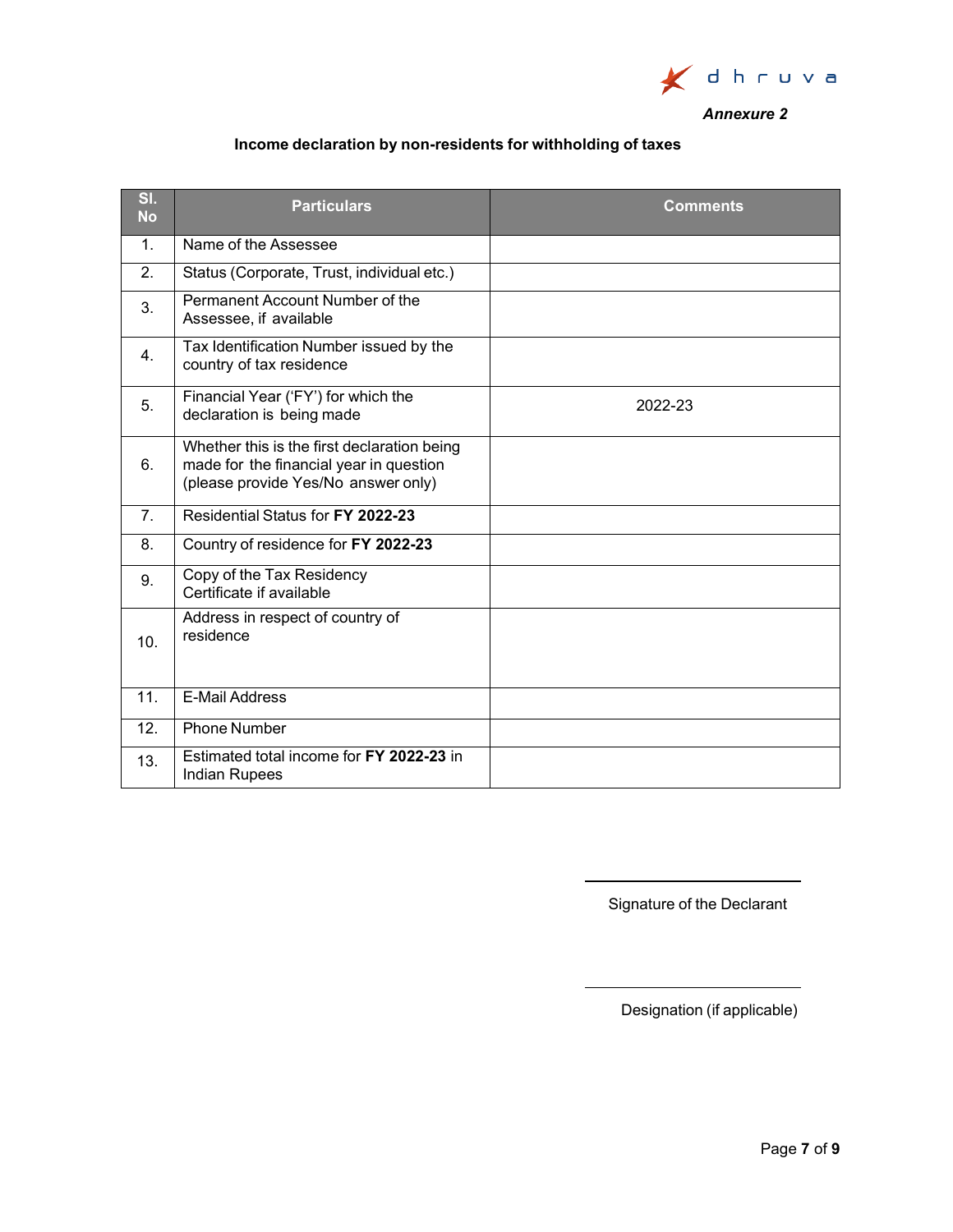

# **Declaration/ Verification**

I/We………………………………do hereby declare that to the best of my/our knowledge and belief what is stated above is correct, complete and is truly stated.

I/ We authorize you to withhold taxes at the applicable rates based on the income declaration provided.

I/ We acknowledge that in case taxes are short deduction on account of this declaration, I/ We would need to pay differential taxes along with appropriate interest to the credit of the Central Government and the Embassy REIT would not be responsible for any such additional tax, interest or consequential penalties (as applicable).

I/ We acknowledge that in case any excess taxes are deducted based on this declaration, taxes withheld and paid to the credit of the Central Government will not be refunded or adjusted by the Embassy REIT.

I/ We acknowledge that any change to above declaration within a particular financial year shall be intimated immediately to Embassy REIT.

Place:…………………………

Date:………………………….